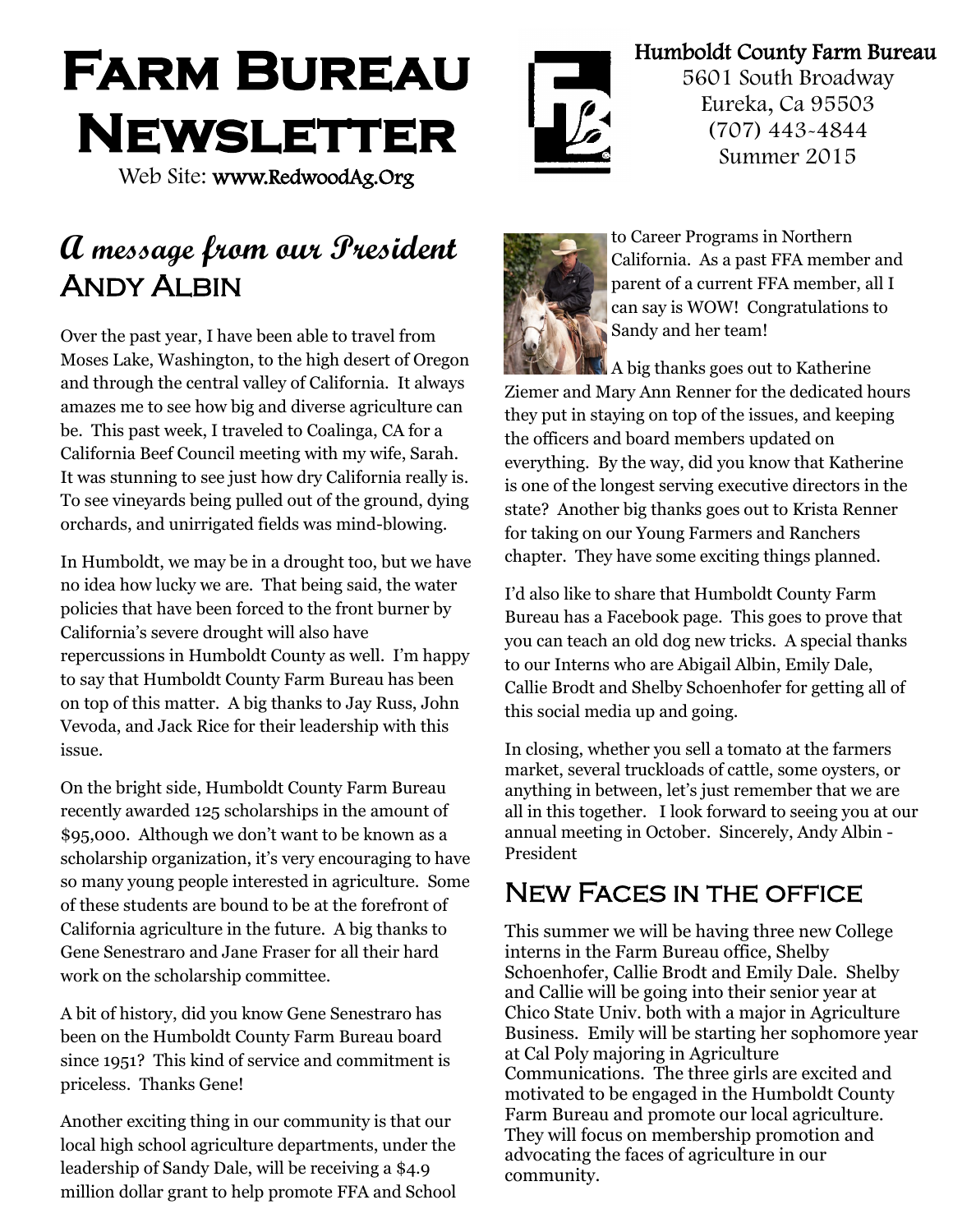# **FUTURE DATES TO REMEMBER**

 July 13-19 -----Fortuna Rodeo August 20-30 -----Humboldt County Fair, Ferndale July 22-------- YF & R Crabs Baseball Game September 3 ------ Corn Fest at CR Farm, Shively July 24-26 ----Fortuna Auto Expo October 4th -------FB Annual Meeting Elks Club, Eureka

### 2015 Sterling Paddock Scholarship

The HCFB Sterling F. Paddock Memorial Scholarship was established in 2009. Mr. Paddock lived in Kneeland, and spent most of his life as a cowboy/care taker on local ranches. Mr. Paddock left his Estate to the Farm Bureau Scholarship Program for the purpose of assistance to local students.

# Scholarship Recipients

Alex Anderson Bailee Barnett Callie Brodt Katrina Cahill Nolan Cahill Emily Dale Cameron Dale Peyton Durett Garrett Forbes McKenna Ford McKenzie Ford Anna Gomes Danielle Hansen Dalas Hayes Jace Jackson Emily Janowski Tyler Janowski Kayleen Kemp Tori Laidlaw Joel Lindblom Jonas Lindblom Shilo Martella Suzan McFarland Kayleigh Meyers Kelsey Meyers Joel Lindblom

Jonas Lindblom Shilo Martella Suzannah McFarland Kayleigh Meyers Kelsey Meyers JJ Mullen Kayce Murray Ross Nichols Travis Nickols Amanda Nicholson Kelly Pedrotti Lauren Pedrotti Rachelle Regli Tyler Regli Brett Renner Zach Rocha Merritt Schoenhofer Shelby Schoenhofer Hannah VanDuzer Brook Vogt Dustin Wallis Katelyn Wilcox Courtney Wilson Arial Wise Paxton Woodward Reider Woodward

# 2015 Humboldt County Wool Growers Scholarship:

Lauren Pedrotti

# 2015 Farm Bureau Scholarship Winners

The Farm Bureau Scholarship Committee is pleased to have awarded **\$90,000** in funds to graduates from Humboldt County High Schools for their college costs.



### $\overline{a}$ Henri & Lanette Rousseau Scholarships Winners

This Memorial Scholarship was established in 1996 by the late Lanette Rousseau to provide educational opportunities for students of agriculture and science related fields. These scholarships are for undergraduate study at an approved two year, four year, or vocational school and can be reapplied to for a total of four years. This year, the Rousseau Scholarship awarded over \$50,000.

Chelsea Alto Jace Jackson Abbigail Peterson Alexandrea Anderson Emily Janowski Jenni Phillips Bailee Barnett Tyler Janowski Abigail Price Emily Bouchard Ashley Jenkins Tyler Regli Callie Brodt Madison Johnson Rachelle Regli Katrina Cahill Morgan Johnson Zach Rocha Nolan Cahill Kayleen Kemp Phoebe Ruggles Emily Carter Kara Kline Shelby Schoenhofer Jillian Casacca Tori Laidlaw Merritt Schoenhofer Kyle Chorbi Jonas Lindblom Tracy Sell Gwen Christiansen Walkyhr Macy Kaitlyn Sigler Cameron Dale Shilo Martella Monica Sopjes Emily Dale James McCrigler Ryan Sotelo Cole Davis Suzannah McFarland Kayla Templeton Peyton Durett Westin McHaney Morgan Tuel Taylor Fievares Haley Moffat Hannah VanDuzer Garrett Forbes Kristian Mohorovich Brooke Vogt McKenna Ford JJ Mullen Cheyenne Wallace Anna Gomes Kaycie Murray Dustin Wallis Chelsey Gratz Travis Nickols Katelyn Wilcox Franklin Griggs Kaylin Nylander Dalton Williams Andrea Guggenbickler Lynnea Palecki Courtney Wilson Danielle Hansen Lauren Pedrotti Ariel Wise Dalas Hayes Kelly Pedrotti Paxton Woodward

Reider Woodward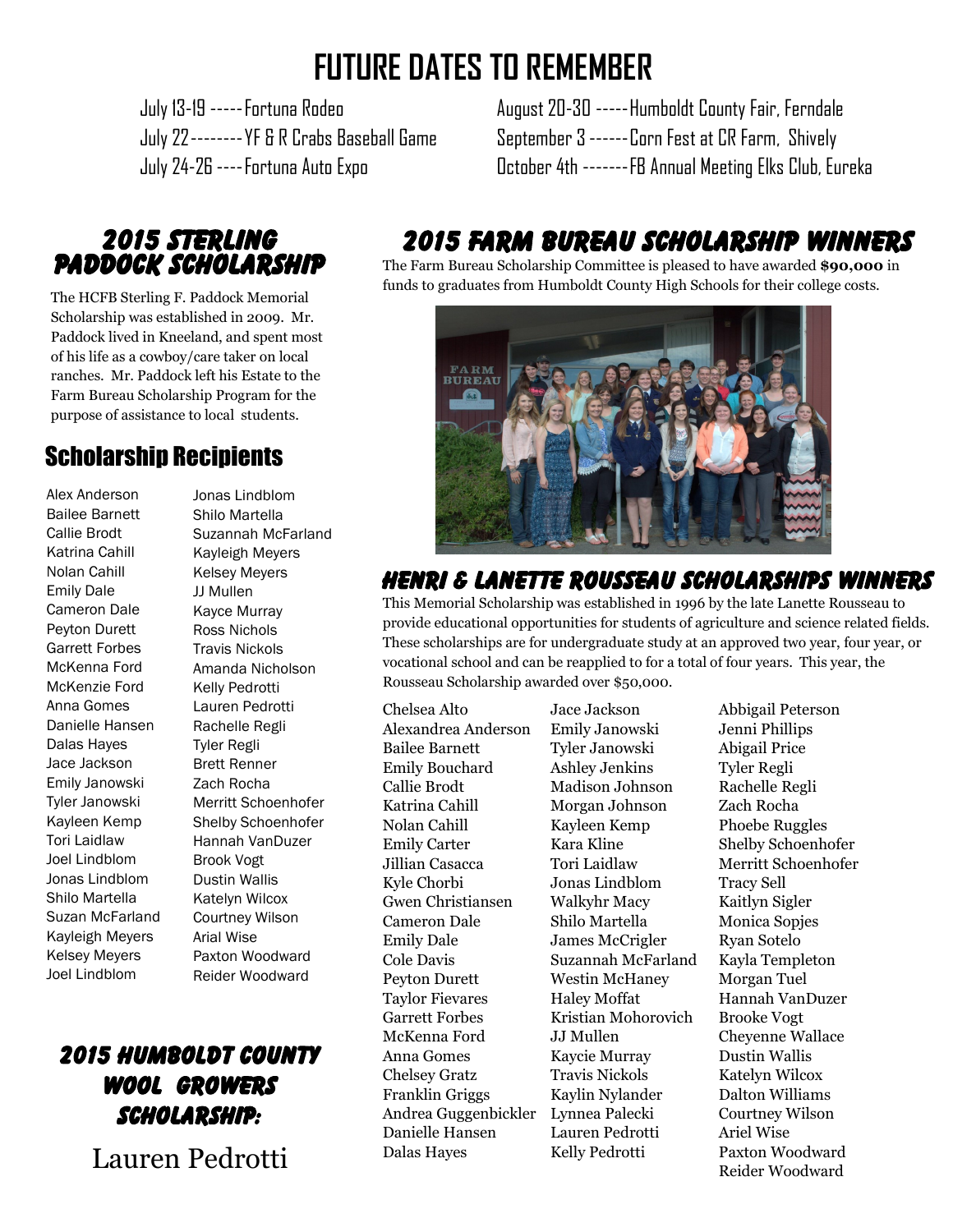#### **Attention all Young Farmers and Ranchers**!!!

The Humboldt County Farm Bureau is organizing a local Young Farmers and Ranchers (YF&R) Committee to be active in the local agricultural community. The first activity scheduled is a booth at the Fortuna Rodeo **Chili Cook-off on Monday, July 13th**. Next they will develop a Float in the Fortuna Rodeo Parade promoting our local agricultural industry. On Wednesday, July 22 the group will coordinate a BBQ Social at the **CRABS Baseball Game** in Arcata. (Pregame tickets are required-call our office.) If you are between the ages of 18 and 35 or know someone who is and would enjoy agricultural activities and social events—please have them call the Farm Bureau office at 443-4844 to sign up.

#### *PG&E Grant to Assist in Ag Well Permitting and Ag Accessory Structures*

The Eel River Delta and the Arcata Bottoms are some of the most productive pasture lands in the world; and both of these regions are under the jurisdiction of the County and the California Coastal Commission (CCC). Recently, local Agricultural Landowners who operate within the Appeal Jurisdiction (County's but permits are appealable too the CCC) of the Coastal

Zone in Ferndale and Arcata have discovered that the permitting necessary to drill a well, improve their well, replace water systems or add or improve other agricultural accessory structures, now requires a complicated and costly Coastal Development Permit, and if appealed to the Coastal Commission, the time frame can be over a year. In the past, this permit cost approximately \$375 and today with new interpretations of the law, a permit can cost up to \$3,500 per landowner.

The Farm Bureau discovered this increased regulatory fee last summer and has been working with the Redwood Agricultural Education Foundation, the RCD and with PG&E to establish a solution to the problem. PG&E has provided a \$5,000 grant so the Farm Bureau could apply for an "Umbrella Permit" from the County. This will allow the landowners to apply for their permit and only pay the \$350 individual fee instead of the \$3,500 fee. We are fortunate to have a partnership with PG&E especially with the Division Manager Carl Schoenhofer who has been working with Farm Bureau on this issue. Mr. Schoenhofer had the following comments at our committee meeting: "I grew up in a farming community, so I understand the many "I grew up in a farming community, so I understand the many challenges our agriculture customers face year-round. In addition to our collaborative work with the Farm Bureau on this project, PG&E is also offering local energy and water efficiency workshops to agriculture customers as we face this ongoing drought." Farm Bureau would like to say THANK-YOU to PG&E for all the support the give to our local agricultural producers.



• Multiple irrigation blocks • Overpressurization leakage • Lack of a throttling valve Plus, with available rebates and 0% financing options, you could complete your installation with little or no money out of pocket.'

Contact us to find out more about this great opportunity. And discover how Variable Frequency Drives can help you save...in more ways than one.

#### Learn more about Variable Frequency Drives today. Call PG&E Representative Roy Gillham at (707) 468-3922 | pge.com/drought



\* Some restrictions may apply

"PG&E" refers to Pacific Gas and Electric Company, a subsidiary of PG&E Corporation. ©2015 Pacific Gas and Electric Company, All rights reserved. These offerings<br>are funded by California utility customers and administered

# Gene Whitney Production Forestry Scholarship

Two Scholarships were awarded to students who will be pursuing a career in Forest Management or Natural Resources that provides support to the Timber Industry. The students that receive \$1,250 Production Forestry Awards are:

> Cole Davis Frank Griggs  $C \gg \gamma \gg 0$

# Lea Moxon Memorial Scholarship:

JJ Mullen



# Lois Wallace Memorial Scholarship:

Garrett Forbes

#### **Farm Bureau Involvement and Accomplishments:**

- General Plan Hearings and  $\ddot{\bullet}$ updates.
- College of the Redwood Ag Department support.
- Regional Agricultural Marketing Projects.
- Six Rivers Dairy Association partner.
- Humboldt County Fair Ag Art Sponsor.
- Water Board meeting input
- Elk River Watershed partner
- Input with Resource lands Working Group.